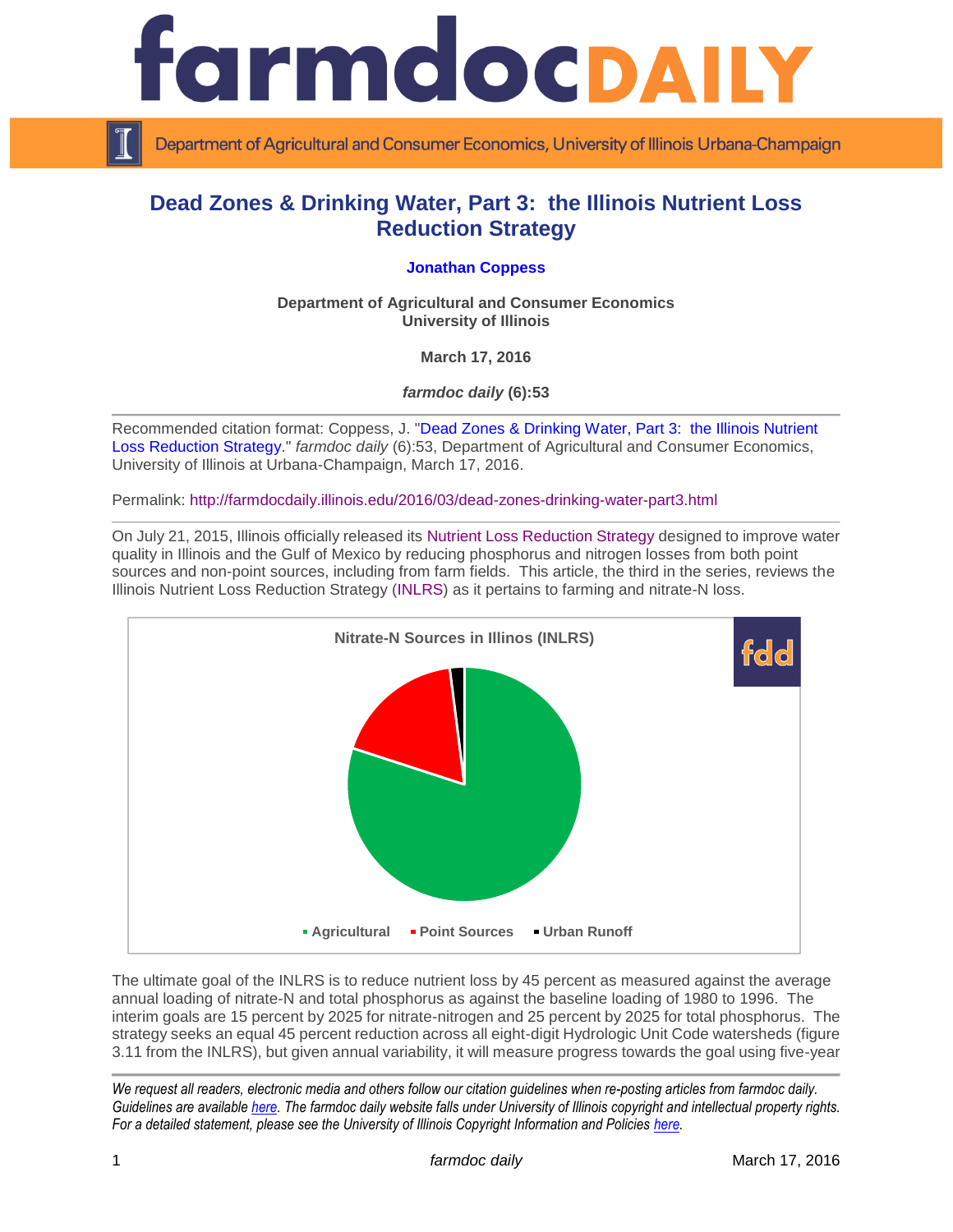running averages. The INLRS is in response to both the [Gulf Hypoxia Action Plan 2008](https://www.epa.gov/ms-htf/hypoxia-task-force-2008-action-plan-and-related-documents) and the U.S. Environmental Protection Agency's 2011 memorandum regarding a [Framework for State Nutrient](https://www.epa.gov/sites/production/files/documents/memo_nitrogen_framework.pdf)  [Reductions.](https://www.epa.gov/sites/production/files/documents/memo_nitrogen_framework.pdf)

As discussed previously, watersheds containing tile-drained fields were found to have larger nitrate-N yields than non-tiled watersheds (*farmdoc daily* [March 10, 2015\)](http://farmdocdaily.illinois.edu/2016/03/dead-zones-drinking-water-part2.html). The INLRS found that the average nitrate-N yield for the State was 11.3 pounds per acre, per year (1997-2011), with the highest in the Vermillion watershed at 23 million pounds per acre per year. The target for Illinois' nitrate-N load is 222 million pounds per year, which would require a 46 percent reduction from the 1997-2011 levels; the strategy focuses on farming in northern and central Illinois. It also concluded that tile drainage explains the higher nitrate-N yields in central and northern Illinois at 19.6 to 31.3 pounds per acre per year with tile drained acres averaged 26 to 43 pounds per acre per year compared with 3.9 to 11.8 pounds per acre per year in non-tiled acres.

The science assessment estimated fertilizer and manure nitrogen application for Illinois, with the lowest rates at 146 pounds per acre per year and the highest rates at 202 pounds per acre per year. These estimates were for corn/soybean rotations and they estimated 40 pounds per acre per year additional nitrogen application for corn/corn rotations (ranging from 184 to 254 pounds per acre per year, respectively). These estimates were compared to the recommended applications determined using the Maximum Return to Nitrogen (MRTN) calculator developed by Iowa State University at 199 to 189 (respectively by Major Land Use Resource Areas described as Northern Mississippi Valley versus Sandstone and shale hills and valleys).

For Illinois farmers, the INLRS reviewed in-field, edge-of-field and land use change practices for reducing nitrate-N losses. The largest nitrate-N reduction from any in-field practice was estimated to be from the use of cover crops, which could reduce losses by 84 million pounds per year if applied to all 9.7 million tile-drained acres. They concluded that having all Illinois farmers apply nitrogen at the MRTN would reduce losses by 2.3 million pounds per year, but also save farmers money; nitrification inhibitors for fall-applied nitrogen, by comparison, would cut losses by 4.3 million pounds per year. Simply ending fall-applied nitrogen is expected to reduce losses by 26 million pounds per year.

Edge-of-field practices were bioreactors, wetlands and buffers. Bioreactors use wood chips in a trench at the end of the tile to intercept the water and filter out nitrates and the INLRS concluded that a conservative estimate for 25 percent removal if 50 percent of all tile-drained acres used bioreactors would cut losses by 35 million pounds per year. By comparison, constructed wetlands at the end of tile lines on 35 percent of all tile-drained acres would produce a 49 million pound per year reduction, whereas buffers along ditches and streams could reduce losses by 36 million pounds per year.

Finally the INLRS looked at land use changes beginning with the 1.1 million acres of pasture that had been converted to row crops between 1987 and 2007. If those acres were returned to perennial crops, it would reduce losses by an estimated 10 million pounds per year. Converting 1 million acres of tile-drained corn/soybean acres to perennial crops could reduce losses by 25 million pounds per year.

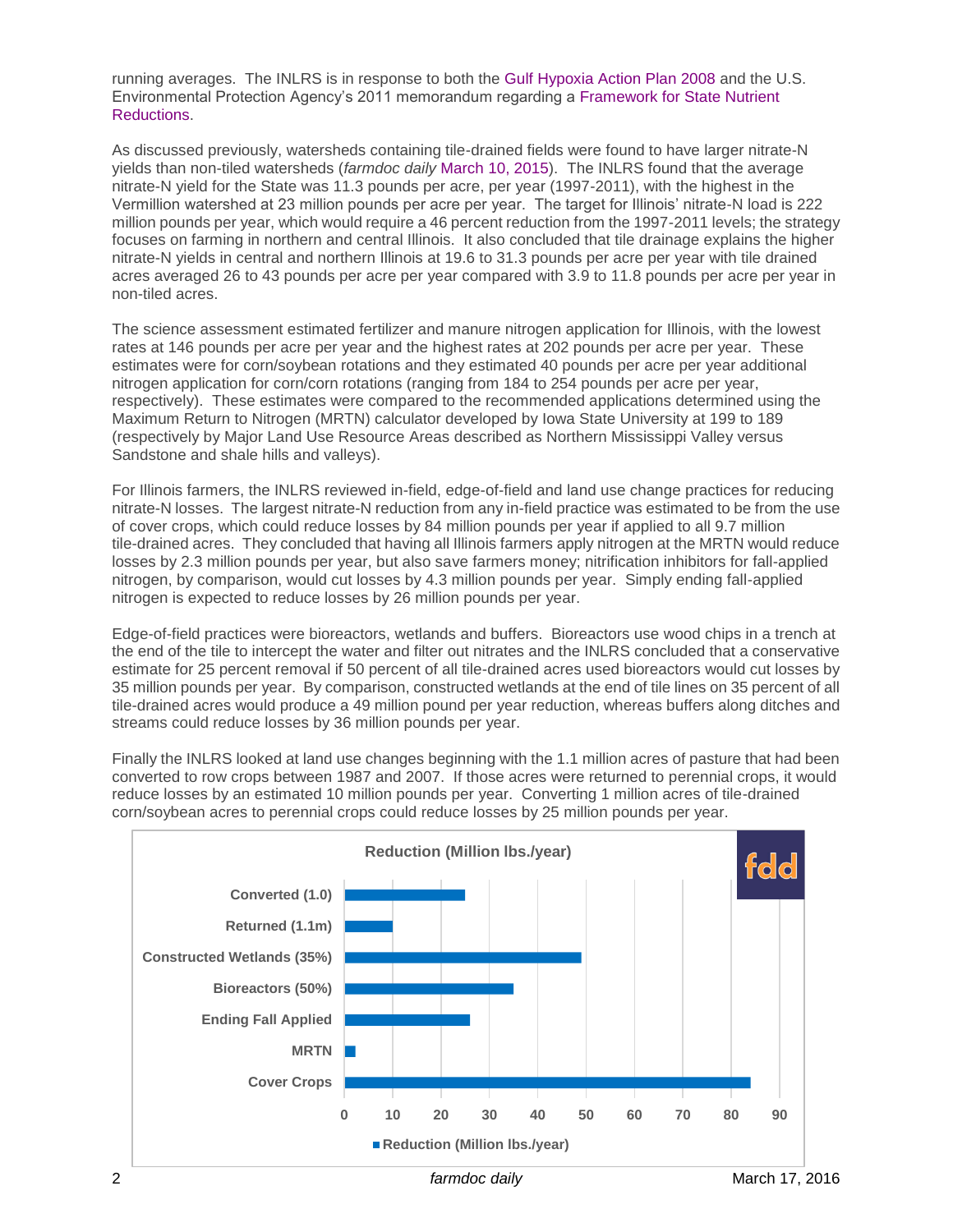Each of the practices (other than application rates at MRTN) have estimated costs for nutrient loss reduction. For example, nitrification inhibitors cost \$2.33 per pound removed and changing application timing could cost between \$3.17 and \$6.22 per pound removed. Cover crops, by comparison, were expected to cost \$3.21 per pound removed on tile-drained acres. Bioreactors could cost \$2.21 per pound removed while wetlands were estimated to cost \$4.05 per pound removed and buffers at \$1.63 per pound removed. Notably, these are estimated costs per pound of nitrate-N removed (or losses reduced) and not direct costs to the farmer.

Appendix B of the INLRS contains the estimated costs for these practices. For example, the cost of wetlands were estimated at \$60.63 per acre, buffers \$294 per acre and bioreactors about \$17 per acre. Reducing nitrogen rates by 20 pounds per acre was estimated to save \$8 per year, but nitrogen inhibitors estimated to cost \$7 per acre and split application \$17 per acre. Moving fall application to spring application for all tile-drained soils would cost \$18 per acre. Cover crops were estimated to cost \$29 per acre, including costs for aerial application, seeds and a partial cost for herbicide application to cover additional needs beyond the farmer's standard herbicide application in the spring. These cost estimates represent a partial budgeting approach for changes to the general practice, some have initial investment costs included (and discounted), as well as the earning potential of the land; others are estimated to impact yields.



None of these practices alone, even if adopted on the widespread scale envisioned, would reach the 150.61 million pound per year reduction needed to meet the INLRS goals. Cover crops represent the biggest potential for loss reduction, but would be needed across all 9.7 million tile-drained acres; currently Illinois farmers plant only 319,000 acres. The strategy therefore looked at combinations of practices to reach the 45 percent reduction. For example, combining spring-only nitrogen application with cover crops, bioreactors, wetlands and buffers to reduce losses by 45 percent would cost \$3.96 per pound removed or \$728 million per year for the entire state. This was the lowest cost scenario considered. How a farmer would implement a [nutrient loss reduction strategy](http://www.ilcorn.org/nutrientstrategy) for his or her own farm becomes the next step in this process. To do so, farmers would need to consider how to prescribe practices across the farm and, most importantly, budget for them. There are state programs and projects highlighted by the INLRS, as well as Federal conservation programs from the farm bill including the Regional Conservation Partnership Program and the Precision Conservation Management effort discussed previously (*farm doc daily* [February 25, 2016\)](http://farmdocdaily.illinois.edu/2016/02/dead-zones-drinking-water-part1.html). There is a lot of work and research to be completed and many questions to answer, especially how to prescribe at the field level and better understand the economic and financial aspects.

## **References:**

Coppess, J. ["Dead Zones & Drinking Water, Part 2: Why Tile Matters.](http://farmdocdaily.illinois.edu/2016/02/dead-zones-drinking-water-part2.html)" *farmdoc daily* (6):47, Department of Agricultural and Consumer Economics, University of Illinois at Urbana-Champaign, March 10, 2016.